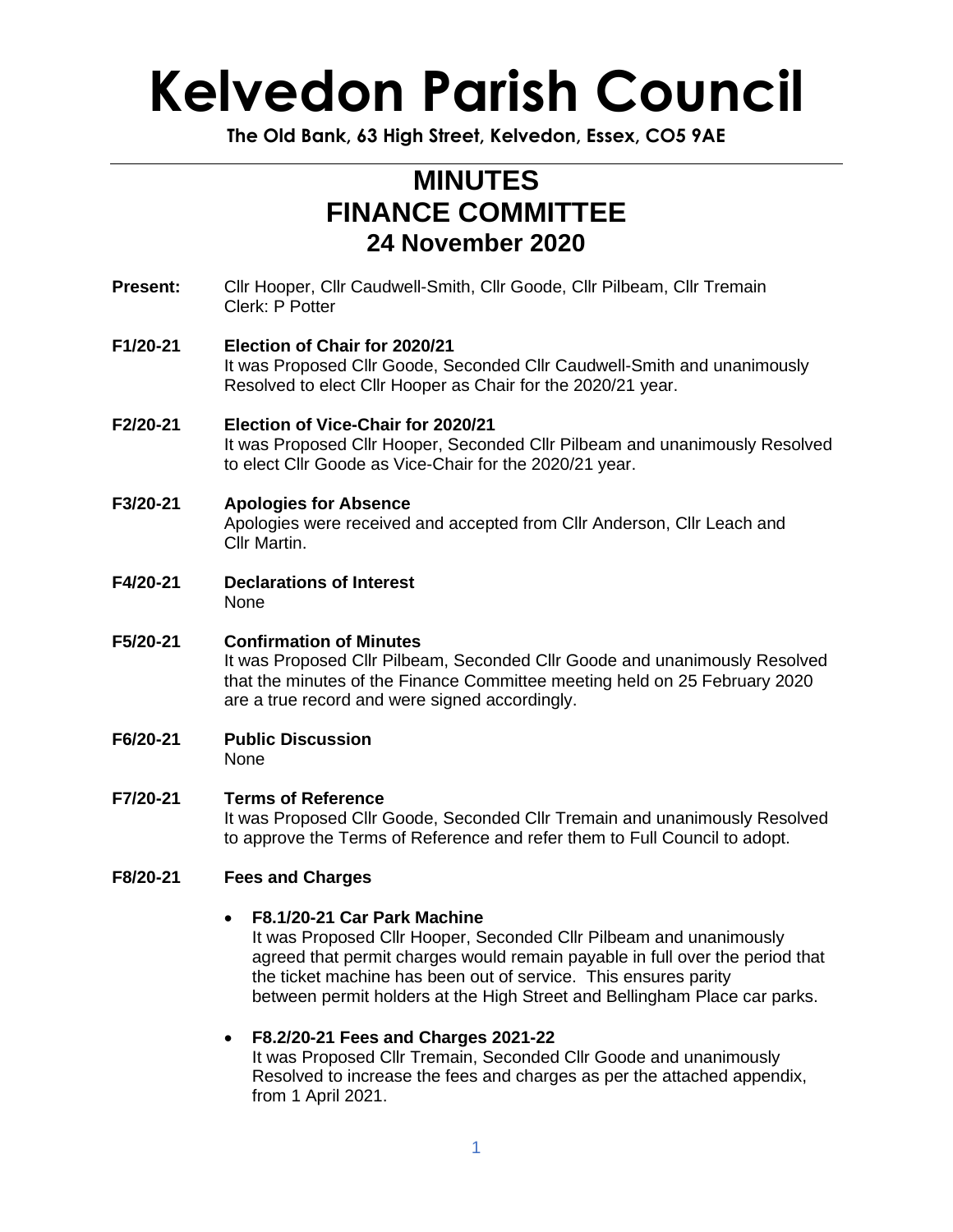#### **F9/20-21 Budget and Precept – 2021/22**

- **F9.1/20-21 Budget and Investment Report** The budget report remains the same as that provided at the November Full Council meeting, and is attached to these minutes.
- **F9.2/20-21 Budget and Precept – 2021/22 Financial Year** The first draft of the budget was discussed, with various items discussed, including highways devolution work, pothole work on The Chase, tree work and the possibility of looking into engaging a planning consultant to assist with advice and technical work on upcoming development proposals.

#### **F10/20-21 Grant Policy**

Following its annual review, it was Proposed Cllr Goode, Seconded Cllr Tremain and unanimously agreed to re-adopt the Grant Policy.

#### **F11/20-21 Next Meeting**

The next meeting of the Finance Committee will take place on 9 February 2021.

**Signed ……………………………………….**

**Date ………………………………………….**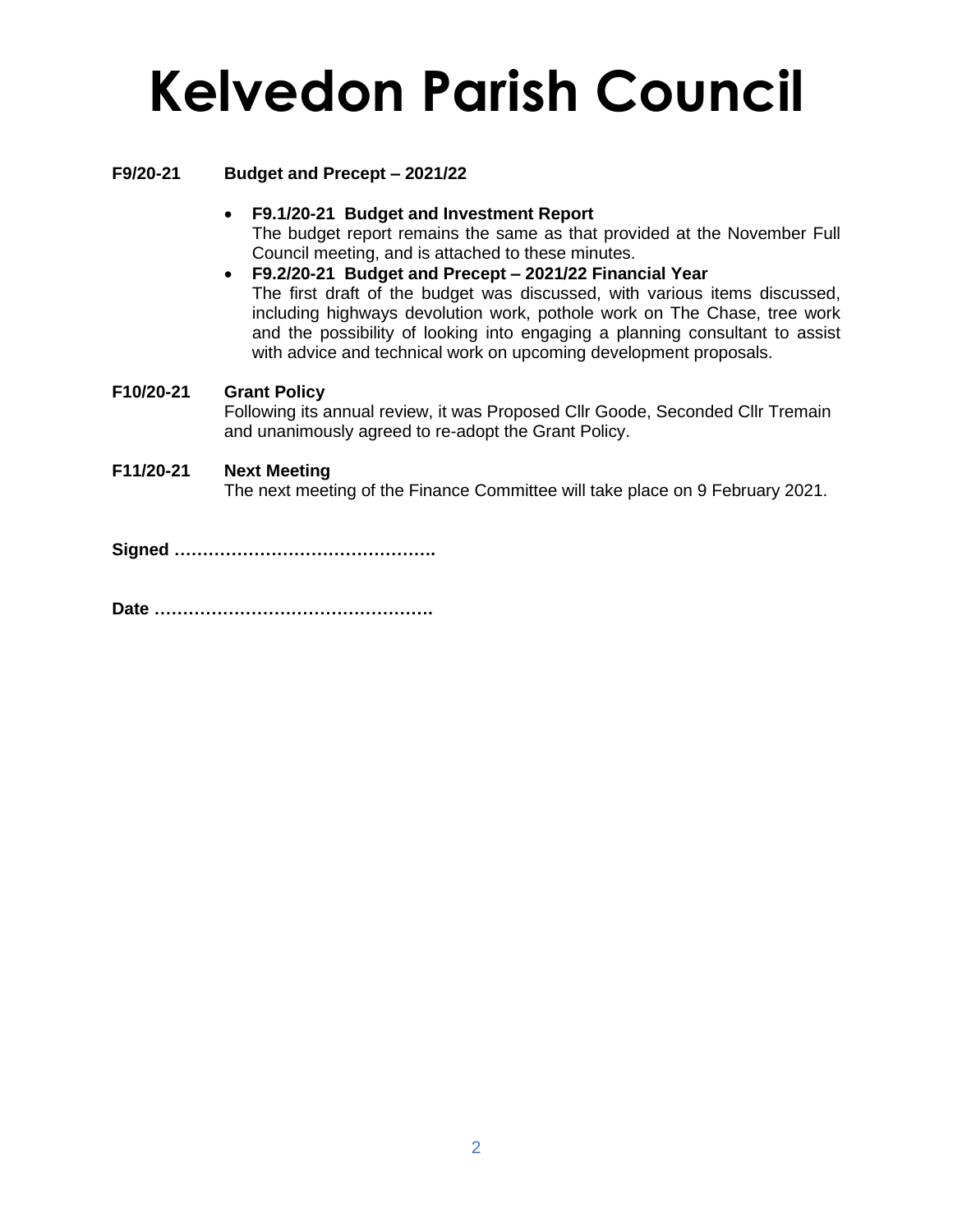### **Kelvedon Parish Council**

### **Fees and charges 2021/22, effective 1.4.21 unless otherwise stated**

| Bellingham Place Car Park                               | £220                                                        |
|---------------------------------------------------------|-------------------------------------------------------------|
|                                                         | $(E183.33 + VAT \& E36.67)$                                 |
| High Street car park permits                            | £220<br>$(E183.33 + VAT \& E36.67)$                         |
| High Street car park – commuter permits                 | £510<br>$(E425.00 + VAT \& E85.00)$                         |
| High Street Car Park meter parking                      | no change                                                   |
| Grounds maintenance for other organisations             | £20.00 per hour<br>$(E16.67 + VAT \& E3.33)$                |
| Use of Hard Play Area lights<br>(from 1 Sept 2015)      | £8.00 per hour<br>$(£6.67 + VAT @ £1.33)$                   |
| Allotments from Sept 29 2021                            | £32 per whole plot<br>£16 per half plot                     |
| "Following the Blackwater" footpath walk book-<br>let   | <b>FREE</b>                                                 |
| Circular walks leaflets (black and white, print-<br>ed) | <b>FREE</b>                                                 |
| Items under Freedom of Information Act                  | Up to 10 pages free<br>Over 10 pages - price on application |